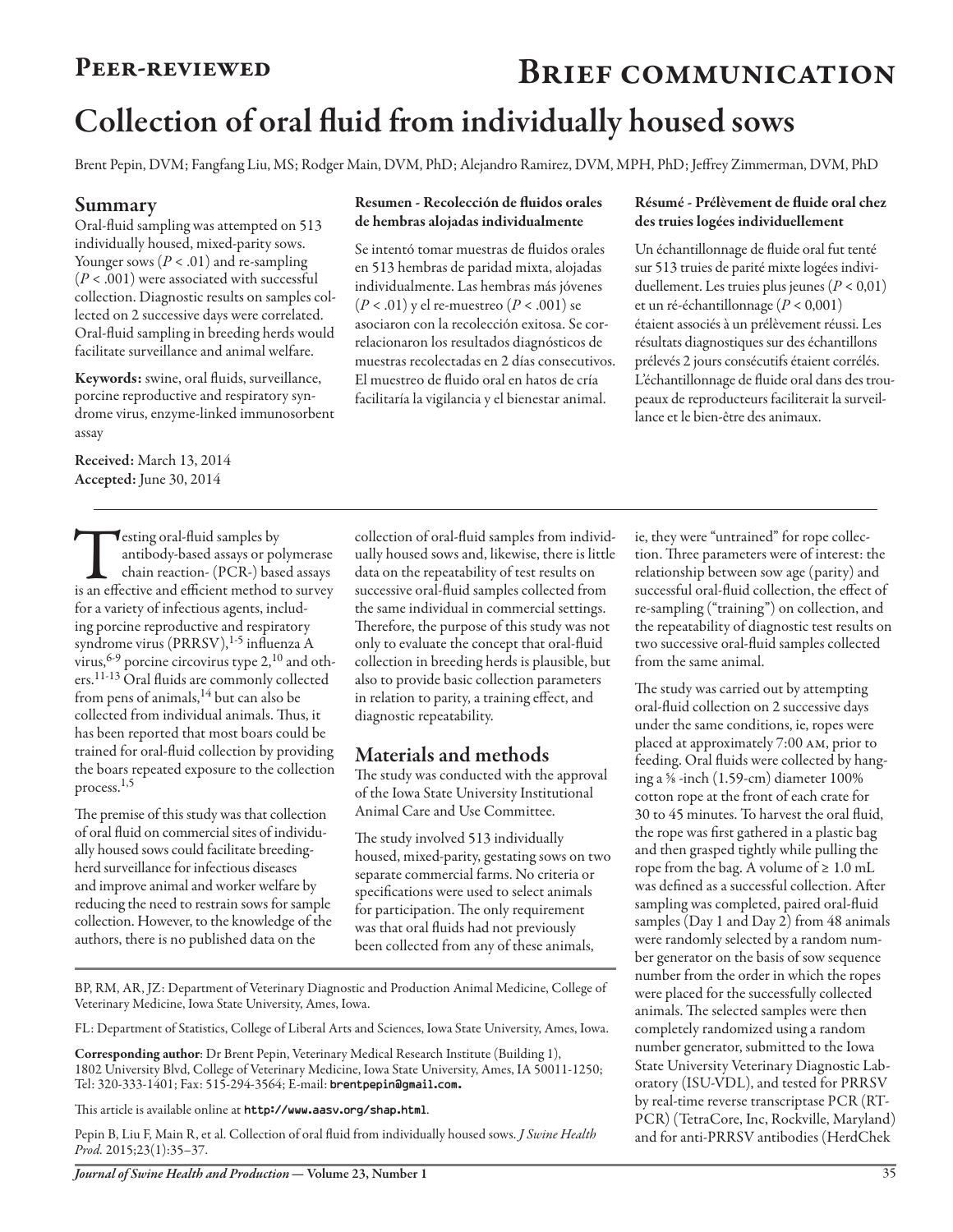X3 Oral Fluid ELISA; Idexx Laboratories, Inc, Westbrook, Maine) using procedures routinely performed in the laboratory.

The effect of sow age (parity) and resampling (training) on successful oral-fluid collection was analyzed using a logistic regression model,  $logit(p) = \alpha + \beta 1 \times 1 +$ β2×2 + β3×1×2, where *P* = probability of successful oral-fluid collection;  $\alpha$  = intercept;  $\beta$ 1 = regression coefficient for  $day$ ;  $β2$  = regression coefficient for parity; and  $\beta$ 3 = regression coefficient for interaction of parity and day (SAS version 9.2; SAS Institute Inc, Cary, North Carolina). In this model, day, parity, and the interaction of parity and day are fixed effects and sow ID is a random effect. This logistic regression model was also used to predict oral-fluid collection success from the collected data. Logistic regression was used in the analysis because the logit link provided the means to evaluate the probability of successful oral-fluid collection (yes or no) in the context of the covariates that could affect this probability. This approach factored in the influence of day, sow parity, the interaction of day and parity, and the random effects of individual animals while accounting for the uneven distribution of sows in each parity level, providing a better prediction of success rates by parity than the raw field data alone. To analyze the diagnostic repeatability of diagnostic test results, a Pearson's correlation coefficient was used. A value of *P* < .01 was considered statistically significant.

## Results

Oral fluids were collected on Day 1 from 119 of 513 individually housed sows (23.2%). On Day 2, samples were collected from 245 of the same 513 animals (47.8%). Only four animals that provided a successful collection on Day 1 did not provide a sample on Day 2. Parity was associated with oralfluid collection  $(P < .01;$  logistic regression), with lower collection success observed at higher parities (Table 1). The total number of animals from which an oral-fluid sample was collected was significantly higher on Day 2 than on Day 1 (*P* < .001; logistic regression). This increase in response was observed at all parity levels.

Testing showed that all oral-fluid samples  $(n = 96$  from 48 animals) were negative for PRRSV by RT-PCR, but positive for PRRSV antibody by oral-fluid ELISA. Therefore, the analysis of diagnostic repeatability on paired samples (Day 1 versus Day 2) was based only on the sample-to-positive (S:P) ratios of the PRRS ELISA. The

**Table 1:** Percent success of oral-fluid collection from individual sows in individual housing by parity and by Day 1 and Day 2 of collection\*

|                     |             | % successful oral-fluid collection |        |                                   |       |
|---------------------|-------------|------------------------------------|--------|-----------------------------------|-------|
|                     |             | <b>Actual collection</b>           |        | Predicted collection <sup>+</sup> |       |
| Parity <sup>#</sup> | No. of sows | Day 1                              | Day 2§ | Day 1                             | Day 2 |
| $\Omega$            | 41          | 14.6                               | 36.6   | 29.5                              | 61.8  |
|                     | 89          | 34.8                               | 67.4   | 25.1                              | 57.2  |
| $\mathcal{P}$       | 94          | 25.5                               | 50.0   | 21.3                              | 52.4  |
| 3                   | 71          | 33.8                               | 56.3   | 17.8                              | 47.5  |
| $\overline{4}$      | 72          | 16.7                               | 47.2   | 14.9                              | 42.8  |
| > 5                 | 146         | 15.1                               | 33.6   | 12.3                              | 38.1  |

Sows were individually housed in conventional gestational confinement, and oral-fluid samples were collected on an individual-animal basis on 2 successive days. A cotton rope was hung directly in front of each sow. Each sow in the study was positioned next to another study animal. Each individual had its own feeder and watering system. A successful collection was defined as collecting an oral-fluid volume ≥ 1.0 mL.

- † Predicted oral-fluid collection success was based on analysis of the field collection data using a logistic regression model, (logit(*p*) = α + β1×1 + β2×2 + β3×1×2), where *P* = probability of successful oral-fluid collection;  $\alpha$  = intercept;  $\beta$ 1 = regression coefficient for day;  $\beta$ 2 = regression coefficient for parity, and  $β3$  = regression coefficient for interaction of parity and day.
- ‡ Parity was significantly associated with sampling success (*P* < .01; logistic regression).
- § Collection rate significantly higher on Day 2 (*P* < .001; logistic regression).

analysis of the ELISA S:P ratios (Figure 1) revealed a strong correlation between Day 1 and Day 2 results (Pearson's correlation coef $ficient = 0.82$ ) and no significant difference between days (*P* > .05; paired *t* test).

## Discussion

Routine collection of oral-fluid samples from individually housed boars has been documented in both experimental and field studies.1,5 In these studies, individual boars were trained for oral-fluid collection by hanging the rope at the front of the pen for 20 minutes daily for 2 or 3 days. Thereafter, most boars were compliant with oral-fluid collection. Although assurance of PRRSVfree semen requires testing by RT-PCR serum samples or blood swabs from boars at the time of semen collection, oral-fluid sampling from non-donor boars provides a mechanism for disease monitoring while avoiding the necessity of collecting blood.<sup>1,5</sup> This decreases the frequency of restraining animals for sample collection and increases worker safety.<sup>1,15</sup>

Although this is a "proof of concept" study, the findings suggested that the behavior seen in boars also applies to individually housed sows in commercial herds. In particular, repeated exposure of sows to the rope produced a measurable training effect regardless

of animal age. It was also observed that younger females were more likely to interact with the rope, which is supported by both the observed and the statistically predicted oral-fluid successful collection rates. This suggests the possibility of training animals prior to entry into the breeding herd during isolation or quarantine. Of course, the advantages of oral-fluid collection in boars also apply to sow herds for more consistent and safer disease monitoring.

Accurate surveillance depends on the repeatability and reproducibility of the diagnostic assays used. In this study, quantitative analysis of testing results showed a strong correlation (Pearson's correlation coefficient of 0.82) between samples collected from the same individuals on 2 consecutive days. This further increases confidence in the process of surveillance in sows using oral-fluid samples.

These baseline results suggest that oral-fluid samples can be collected from individually housed sows, but that further studies on the optimization of oral-fluid collection in the sow unit (gestation and farrowing) would be of value. Potential future studies include further evaluation of training methods and an assessment of the duration of the training effect. Regardless of the approach, more extensive surveillance of the sow herd will be necessary if we are to achieve control of